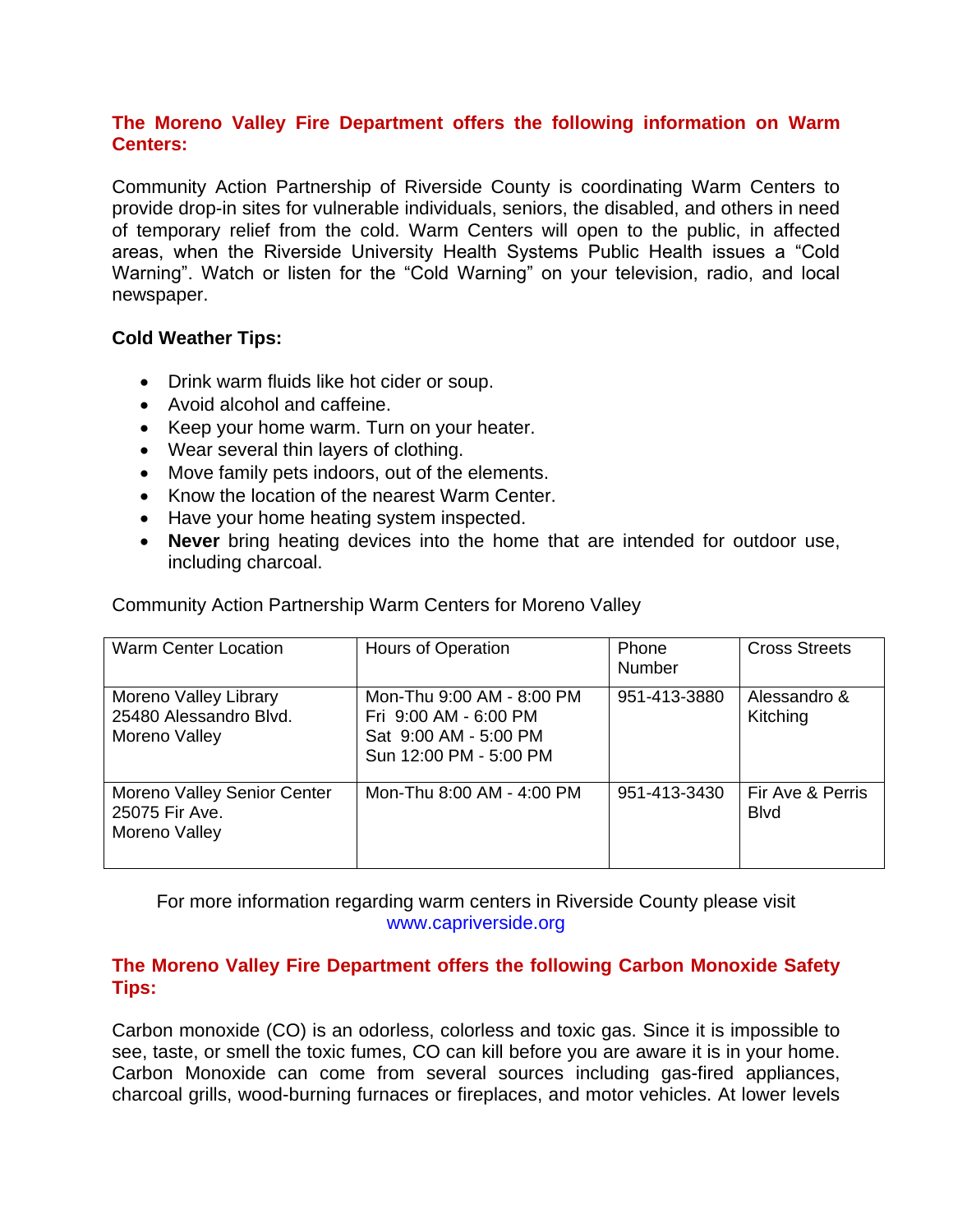of exposure, CO causes mild effects that are often mistaken for the flu. These symptoms include headaches, dizziness, disorientation, nausea, and fatigue. The effects of CO exposure can vary greatly from person to person depending on age, overall health, and the concentration and length of exposure. You can protect yourself and your family by following a few easy steps:

• Install at least one CO alarm, with an audible warning signal evaluated by a nationally recognized laboratory, near sleeping areas and outside individual bedrooms. CO alarms measure levels of the gas over time and are designed to sound an alarm before an average, healthy adult would experience symptoms.



- Have your heating system, water heater, and any other gas, oil or coal burning appliances serviced by a qualified technician every year.
- Don't use your range or oven to help heat your home and never use a charcoal grill or hibachi in your home or garage.
- Never keep a car running in a garage. Even if the garage door is open, normal circulation will not provide enough fresh air to reliably prevent a dangerous buildup of CO.

## **The Moreno Valley Fire Department offers the following tips to prevent scalds and burn accidents:**



Each year, more than 100,000 children 14 and under are treated for burn injuries. The leading causes of burn injuries in young children are hot liquids and steam. It is important to be aware that your house is full of common things that can burn your child. National Burn Awareness Week is observed the first full week in February, and is the perfect calendar observance to focus on preventing fires and

protecting children.

The following tips can help reduce the risks of burn accidents:

#### **Reduce water temperature**

- Set the hot water heater to 120 degrees. If you rent, ask your landlord to do it.
- Consider putting anti-scald devices on faucets. A child's skin burns at lower temperatures and more quickly than adult skin.

#### **Establish a "Kid-Free Zone"**

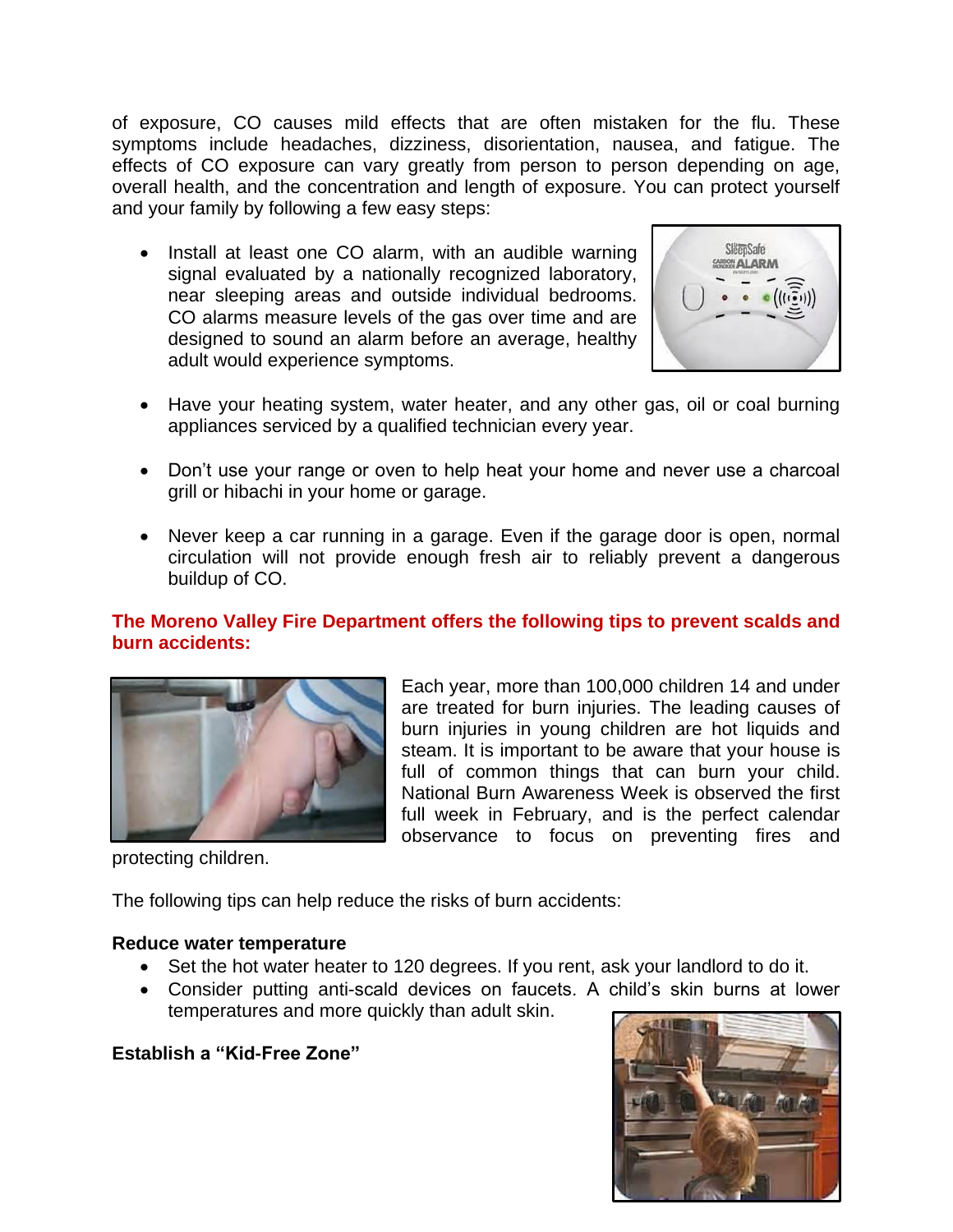- Make the stove area a "Kid- Free Zone" (3 feet is a good distance). Mark it on the floor with bright tape so your child knows the danger zone.
- Always stay in the kitchen when your children are there.
- Do not hold children while cooking or while carrying hot foods or liquids.
- Cook with pots and pans on back burners; turn handles away from the front.
- Do not place hot foods or liquids near the counter or table's edge.

#### **Test food and drink temperature**

- Taste cooked food and heated liquids to make sure they're not too hot.
- Never microwave a baby's bottle. Drinks heated in a microwave may be much hotter than their containers.

#### **Remove items that burn**

- Teach your child to never touch matches or lighters. Store these items in locked cabinets and do not use these items for fun —children can imitate you.
- Keep children away from candles and other open flames.
- Keep cords out of your children's reach.

# **The Moreno Valley Fire Department would like to offer important flood preparedness information:**

The Office of Emergency Management would like to remind everyone floods are one of the most common hazards in Riverside County. They can cause injury, death property damage and even contaminate drinking water and cause electrical disruptions which can severely impact the City of Moreno Valley. All floods are not alike and can develop slowly over time but can also progress very quickly



in just a few minutes. Flash floods often have a dangerous wall of rapidly moving water that carries rocks, mud, and debris and can sweep away anything in its path. Be aware of flood hazards no matter where you live, but especially if you live in low lying areas, near water or even near flood prone areas or intersections. Do not attempt to cross an area or intersection that appears to be flooded but rather find an alternate route of travel.

#### **Before the Flood Warning or Watch**

Be prepared to respond to flooding by taking the following actions before rains and flooding begin:

- Assemble emergency supply kits for your home, workplace, and vehicle.
- Store a seven-day supply of food and water (at least one gallon per person, per day) in closed, clean containers.
- Gather filled sandbags.
- Be sure to have plastic sheeting on hand.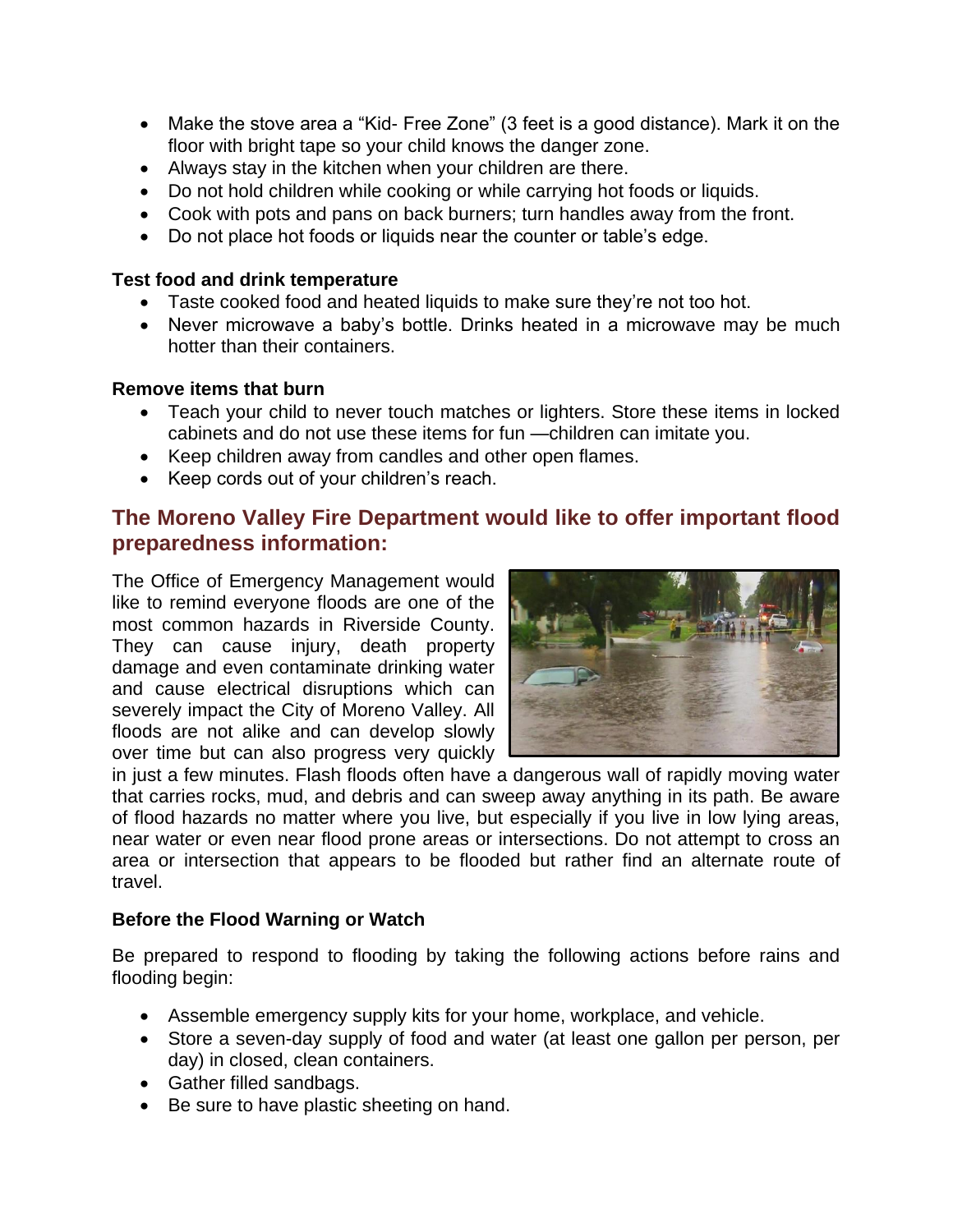- Teach children not to play in or near rivers, streams, or other areas of potential flooding.
- Identify safe routes from your home or work place to high, safe ground. Determine whether you can use these routes during flooding or storms. Be familiar with your geographic surroundings.

## **During the Flood**

- Avoid unnecessary trips.
- Do not drive or walk through moving water. You can be knocked off your feet in as little as 6 inches of water.
- Do not "sightsee" or enter restricted areas.
- Stay away from streams, rivers, flood control channels and other areas subject to sudden flooding.
- Move to higher ground if you're caught by rising waters.
- Use the phone only to report dangerous conditions or emergencies that are life threatening.

## **What are Flash Floods?**



Flash floods are short-term events, occurring within 2 hours of the start of high intensity rainfall. A flash flood is a rapid stream rise. Flash flood damage and most fatalities tend to occur in areas immediately near a stream, creek, river or flood prone areas and intersections. In addition, heavy rain falling on steep terrain can weaken soil and cause mud slides, damaging homes, roads and property. Flash floods occur when slow moving or multiple thunderstorms happen over the same area. When storms move

faster, flash flooding is less likely since the rain is distributed over a larger area.

## **When a flash flood WATCH is issued**

Watch for signs of flash flooding and be ready to evacuate on a moment's notice.

# **When a flash flood WARNING is issued**

- A flash flood warning is issued when the threat of a flash flood is imminent or occurring.
- Be ready to evacuate immediately as you may have only seconds to escape.
- Move to higher ground and away from rivers, streams, creeks and storm drains. Do not drive around barricades. These are placed to keep you out of harm's way.